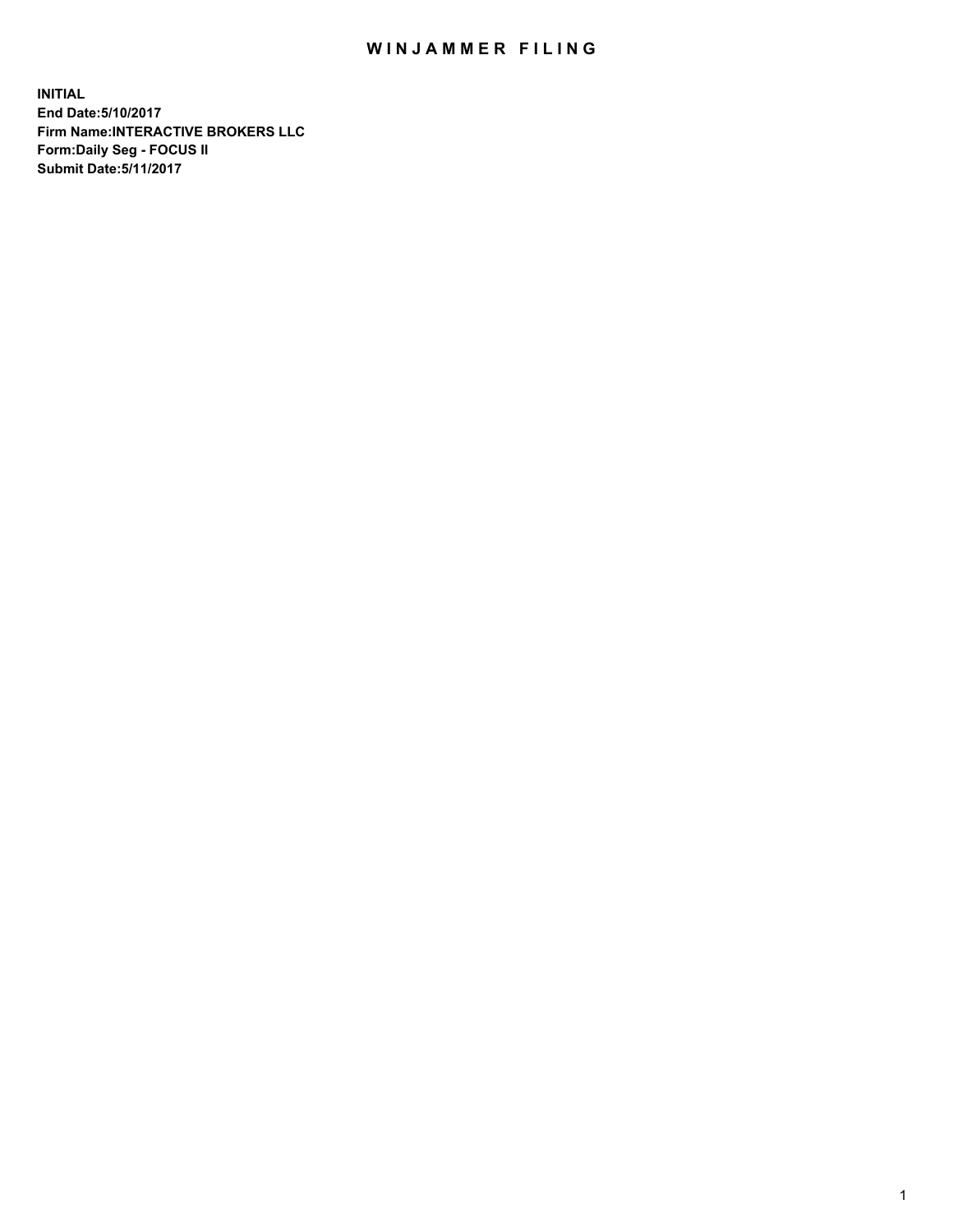## **INITIAL End Date:5/10/2017 Firm Name:INTERACTIVE BROKERS LLC Form:Daily Seg - FOCUS II Submit Date:5/11/2017 Daily Segregation - Cover Page**

| Name of Company<br><b>Contact Name</b><br><b>Contact Phone Number</b><br><b>Contact Email Address</b>                                                                                                                                                                                                                          | <b>INTERACTIVE BROKERS LLC</b><br>James Menicucci<br>203-618-8085<br>jmenicucci@interactivebrokers.c<br>om |
|--------------------------------------------------------------------------------------------------------------------------------------------------------------------------------------------------------------------------------------------------------------------------------------------------------------------------------|------------------------------------------------------------------------------------------------------------|
| FCM's Customer Segregated Funds Residual Interest Target (choose one):<br>a. Minimum dollar amount: ; or<br>b. Minimum percentage of customer segregated funds required:%; or<br>c. Dollar amount range between: and; or<br>d. Percentage range of customer segregated funds required between:% and%.                          | $\overline{\mathbf{0}}$<br>0<br>155,000,000 245,000,000<br>0 <sub>0</sub>                                  |
| FCM's Customer Secured Amount Funds Residual Interest Target (choose one):<br>a. Minimum dollar amount: ; or<br>b. Minimum percentage of customer secured funds required:%; or<br>c. Dollar amount range between: and; or<br>d. Percentage range of customer secured funds required between:% and%.                            | $\overline{\mathbf{0}}$<br>$\overline{\mathbf{0}}$<br>80,000,000 120,000,000<br>00                         |
| FCM's Cleared Swaps Customer Collateral Residual Interest Target (choose one):<br>a. Minimum dollar amount: ; or<br>b. Minimum percentage of cleared swaps customer collateral required:% ; or<br>c. Dollar amount range between: and; or<br>d. Percentage range of cleared swaps customer collateral required between:% and%. | $\overline{\mathbf{0}}$<br>$\overline{\mathbf{0}}$<br>0 <sub>0</sub><br><u>00</u>                          |

Attach supporting documents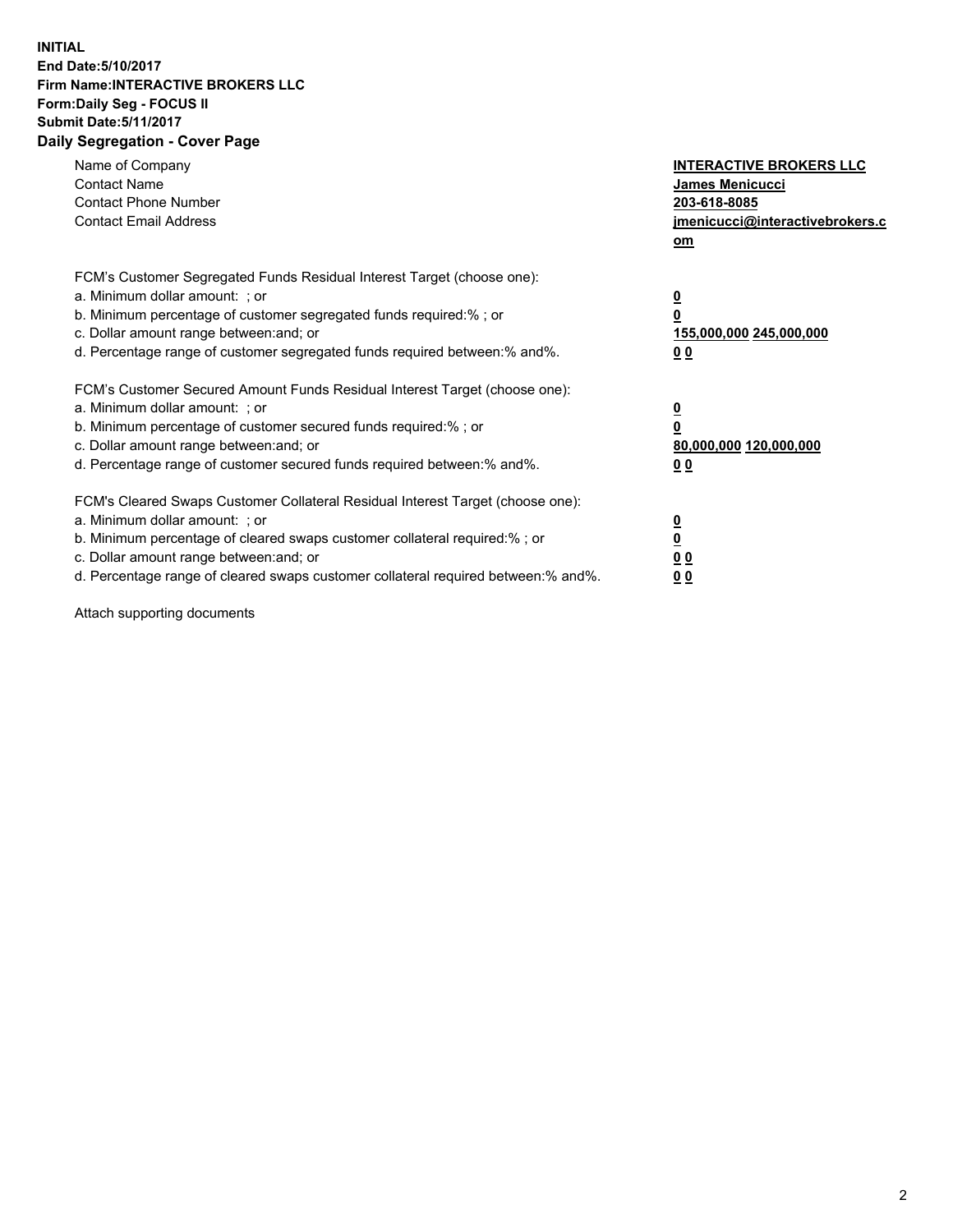## **INITIAL End Date:5/10/2017 Firm Name:INTERACTIVE BROKERS LLC Form:Daily Seg - FOCUS II Submit Date:5/11/2017**

|     | <b>Daily Segregation - Secured Amounts</b>                                                  |                                                      |
|-----|---------------------------------------------------------------------------------------------|------------------------------------------------------|
|     | Foreign Futures and Foreign Options Secured Amounts                                         |                                                      |
|     | Amount required to be set aside pursuant to law, rule or regulation of a foreign            | $0$ [7305]                                           |
|     | government or a rule of a self-regulatory organization authorized thereunder                |                                                      |
| 1.  | Net ledger balance - Foreign Futures and Foreign Option Trading - All Customers             |                                                      |
|     | A. Cash                                                                                     | 317,891,657 [7315]                                   |
|     | B. Securities (at market)                                                                   | $0$ [7317]                                           |
| 2.  | Net unrealized profit (loss) in open futures contracts traded on a foreign board of trade   | 7,496,225 [7325]                                     |
| 3.  | Exchange traded options                                                                     |                                                      |
|     | a. Market value of open option contracts purchased on a foreign board of trade              | 81,998 [7335]                                        |
|     | b. Market value of open contracts granted (sold) on a foreign board of trade                | -71,000 [7337]                                       |
| 4.  | Net equity (deficit) (add lines 1.2. and 3.)                                                | 325,398,880 [7345]                                   |
| 5.  | Account liquidating to a deficit and account with a debit balances - gross amount           | 5,521 [7351]                                         |
|     | Less: amount offset by customer owned securities                                            | 0 [7352] 5,521 [7354]                                |
| 6.  | Amount required to be set aside as the secured amount - Net Liquidating Equity              | 325,404,401 [7355]                                   |
|     | Method (add lines 4 and 5)                                                                  |                                                      |
| 7.  | Greater of amount required to be set aside pursuant to foreign jurisdiction (above) or line | 325,404,401 [7360]                                   |
|     | 6.                                                                                          |                                                      |
|     | FUNDS DEPOSITED IN SEPARATE REGULATION 30.7 ACCOUNTS                                        |                                                      |
| 1.  | Cash in banks                                                                               |                                                      |
|     | A. Banks located in the United States                                                       | 58,453,000 [7500]                                    |
|     | B. Other banks qualified under Regulation 30.7                                              | 0 [7520] 58,453,000 [7530]                           |
| 2.  | Securities                                                                                  |                                                      |
|     | A. In safekeeping with banks located in the United States                                   | 326,647,940 [7540]                                   |
|     | B. In safekeeping with other banks qualified under Regulation 30.7                          | 0 [7560] 326,647,940 [7570]                          |
| 3.  | Equities with registered futures commission merchants                                       |                                                      |
|     | A. Cash                                                                                     | $0$ [7580]                                           |
|     | <b>B.</b> Securities                                                                        | $0$ [7590]                                           |
|     | C. Unrealized gain (loss) on open futures contracts                                         | $0$ [7600]                                           |
|     | D. Value of long option contracts                                                           | $0$ [7610]                                           |
|     | E. Value of short option contracts                                                          | 0 [7615] 0 [7620]                                    |
| 4.  | Amounts held by clearing organizations of foreign boards of trade                           |                                                      |
|     | A. Cash                                                                                     | $0$ [7640]                                           |
|     | <b>B.</b> Securities                                                                        | $0$ [7650]                                           |
|     | C. Amount due to (from) clearing organization - daily variation                             | $0$ [7660]                                           |
|     | D. Value of long option contracts                                                           | $0$ [7670]                                           |
|     | E. Value of short option contracts                                                          | 0 [7675] 0 [7680]                                    |
| 5.  | Amounts held by members of foreign boards of trade                                          |                                                      |
|     | A. Cash                                                                                     | 73,616,977 [7700]                                    |
|     | <b>B.</b> Securities                                                                        | $0$ [7710]                                           |
|     | C. Unrealized gain (loss) on open futures contracts                                         | -205,057 [7720]                                      |
|     | D. Value of long option contracts                                                           | 81,998 [7730]                                        |
|     | E. Value of short option contracts                                                          | <mark>-71,000</mark> [7735] <b>73,422,918</b> [7740] |
| 6.  | Amounts with other depositories designated by a foreign board of trade                      | $0$ [7760]                                           |
| 7.  | Segregated funds on hand                                                                    | $0$ [7765]                                           |
| 8.  | Total funds in separate section 30.7 accounts                                               | 458,523,858 [7770]                                   |
| 9.  | Excess (deficiency) Set Aside for Secured Amount (subtract line 7 Secured Statement         | 133,119,457 [7380]                                   |
|     | Page 1 from Line 8)                                                                         |                                                      |
| 10. | Management Target Amount for Excess funds in separate section 30.7 accounts                 | 80,000,000 [7780]                                    |
| 11. | Excess (deficiency) funds in separate 30.7 accounts over (under) Management Target          | 53,119,457 [7785]                                    |
|     |                                                                                             |                                                      |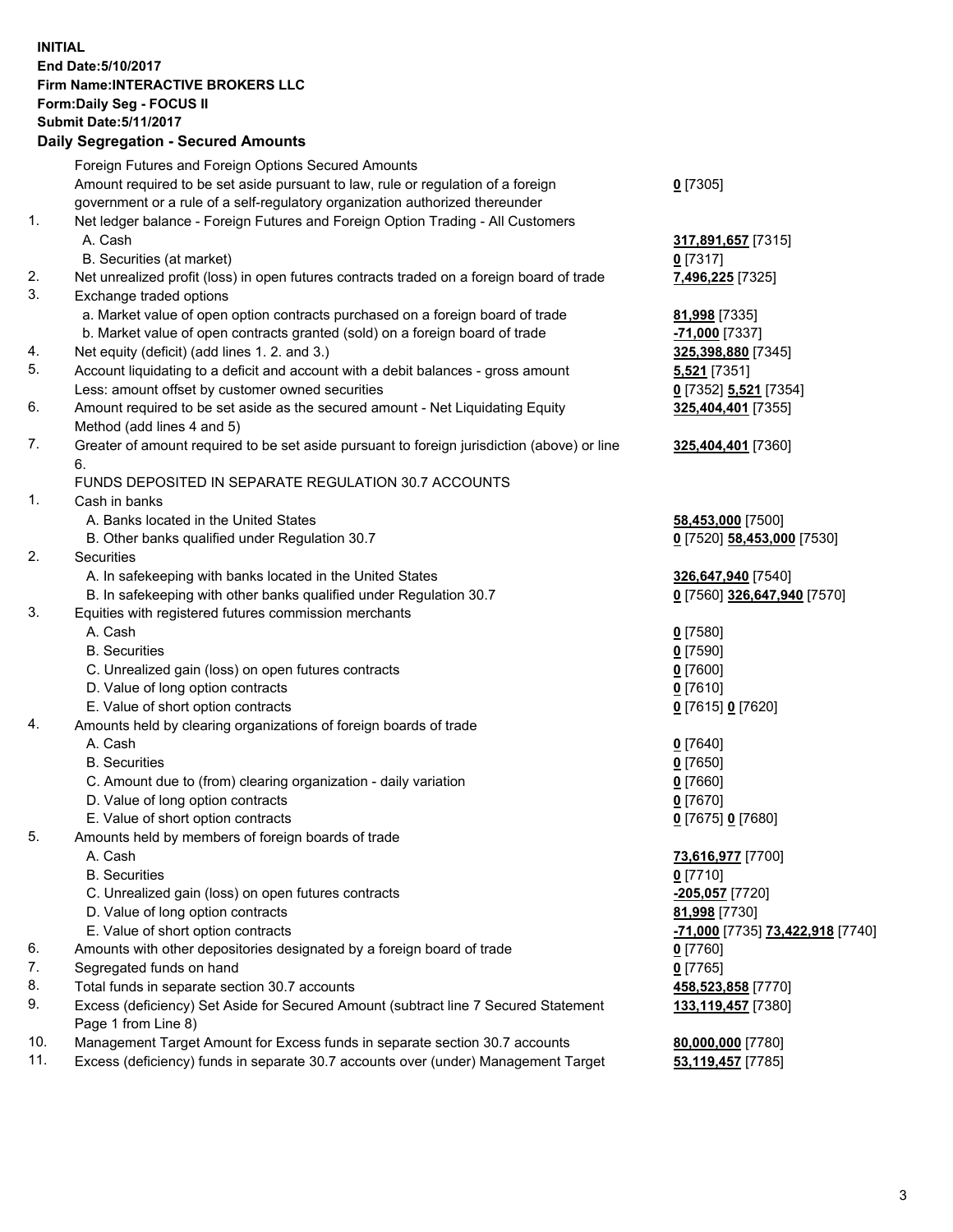**INITIAL End Date:5/10/2017 Firm Name:INTERACTIVE BROKERS LLC Form:Daily Seg - FOCUS II Submit Date:5/11/2017 Daily Segregation - Segregation Statement** SEGREGATION REQUIREMENTS(Section 4d(2) of the CEAct) 1. Net ledger balance A. Cash **3,639,945,768** [7010] B. Securities (at market) **0** [7020] 2. Net unrealized profit (loss) in open futures contracts traded on a contract market **-102,831,358** [7030] 3. Exchange traded options A. Add market value of open option contracts purchased on a contract market **122,071,005** [7032] B. Deduct market value of open option contracts granted (sold) on a contract market **-220,989,666** [7033] 4. Net equity (deficit) (add lines 1, 2 and 3) **3,438,195,749** [7040] 5. Accounts liquidating to a deficit and accounts with debit balances - gross amount **270,487** [7045] Less: amount offset by customer securities **0** [7047] **270,487** [7050] 6. Amount required to be segregated (add lines 4 and 5) **3,438,466,236** [7060] FUNDS IN SEGREGATED ACCOUNTS 7. Deposited in segregated funds bank accounts A. Cash **379,756,273** [7070] B. Securities representing investments of customers' funds (at market) **2,029,685,370** [7080] C. Securities held for particular customers or option customers in lieu of cash (at market) **0** [7090] 8. Margins on deposit with derivatives clearing organizations of contract markets A. Cash **24,475,640** [7100] B. Securities representing investments of customers' funds (at market) **1,328,594,075** [7110] C. Securities held for particular customers or option customers in lieu of cash (at market) **0** [7120] 9. Net settlement from (to) derivatives clearing organizations of contract markets **-6,217,680** [7130] 10. Exchange traded options A. Value of open long option contracts **122,068,895** [7132] B. Value of open short option contracts **-220,978,293** [7133] 11. Net equities with other FCMs A. Net liquidating equity **0** [7140] B. Securities representing investments of customers' funds (at market) **0** [7160] C. Securities held for particular customers or option customers in lieu of cash (at market) **0** [7170] 12. Segregated funds on hand **0** [7150] 13. Total amount in segregation (add lines 7 through 12) **3,657,384,280** [7180] 14. Excess (deficiency) funds in segregation (subtract line 6 from line 13) **218,918,044** [7190] 15. Management Target Amount for Excess funds in segregation **155,000,000** [7194]

16. Excess (deficiency) funds in segregation over (under) Management Target Amount Excess

**63,918,044** [7198]